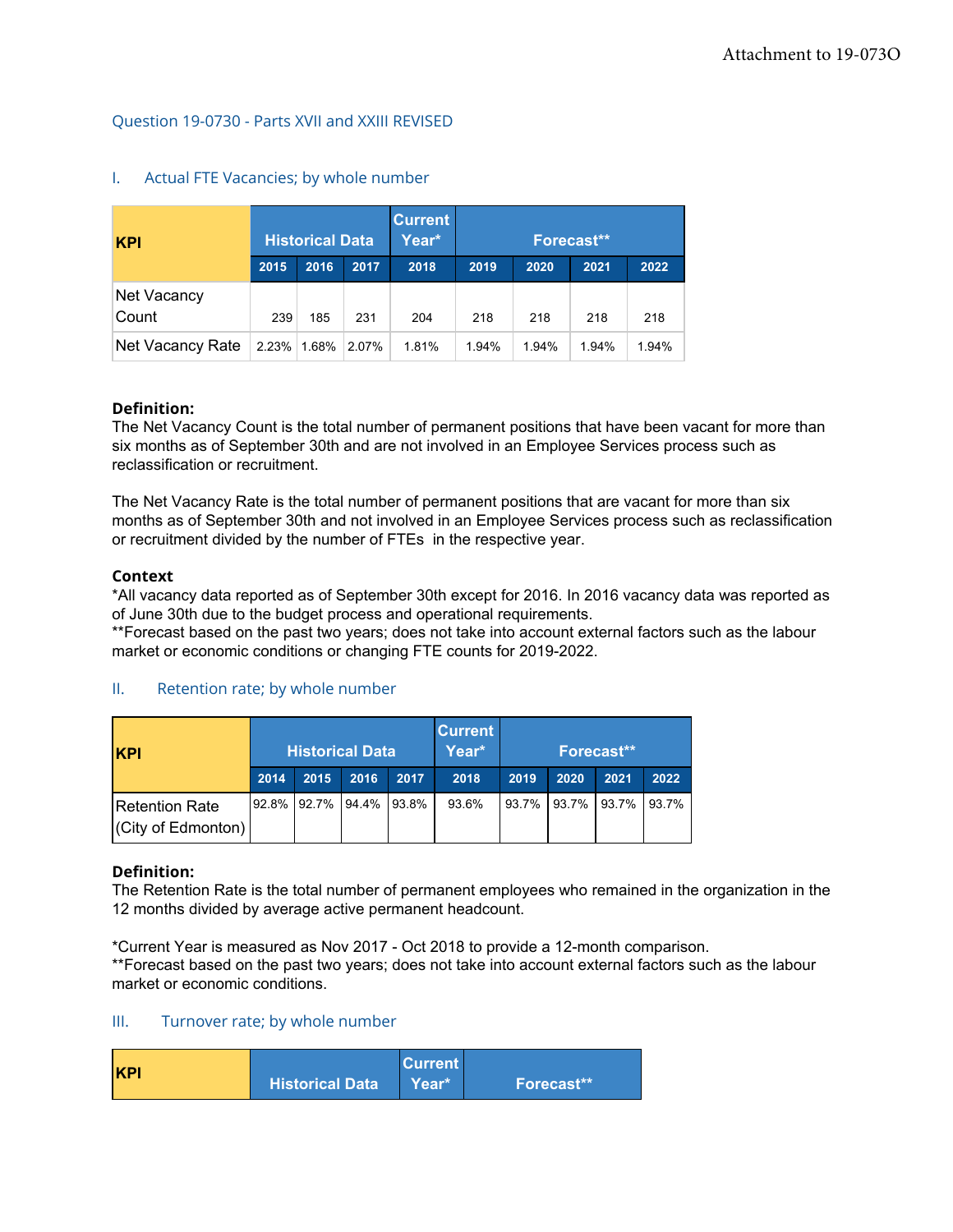|                            |                     |  | 2014 2015 2016 2017 2018 |  | 2019 2020 2021 2022             |  |
|----------------------------|---------------------|--|--------------------------|--|---------------------------------|--|
| <b>ITurnover Rate</b>      | 7.2% 7.3% 5.6% 6.2% |  | 6.4%                     |  | $6.3\%$ $6.3\%$ $6.3\%$ $6.3\%$ |  |
| $ $ (City of Edmonton) $ $ |                     |  |                          |  |                                 |  |

The Turnover Rate is the total number of permanent employees who left the organization in the 12 months divided by average active permanent headcount.

# **Context:**

A total Turnover Rate of 5-10% is considered healthy turnover.

\*Current Year is measured as Nov 2017 - Oct 2018 to provide a 12-month comparison.

\*\*Forecast based on the past two years; does not take into account external factors such as the labour market or economic conditions.

# IV. Voluntary turnover rate; by whole number

| <b>KPI</b>                                        | <b>Historical Data</b> |  |                        |  | <b>Current</b><br>Year* | Forecast** |      |      |      |  |
|---------------------------------------------------|------------------------|--|------------------------|--|-------------------------|------------|------|------|------|--|
|                                                   |                        |  | 2014 2015 2016 2017    |  | 2018                    | 2019       | 2020 | 2021 | 2022 |  |
| Voluntary<br>lTurnover Rate<br>(City of Edmonton) |                        |  | $6.1\%$ 6.2% 4.5% 4.9% |  | 5.0%                    | 5.0%       | 5.0% | 5.0% | 5.0% |  |

# **Definition:**

The Voluntary Turnover Rate is the total number of permanent employees who resigned or retired from the organization in the 12 months divided by average active permanent headcount.

# **Context:**

\*Current Year is measured as Nov 2017 - Oct 2018 to provide a 12-month comparison.

\*\*Forecast based on the past two years; does not take into account external factors such as the labour market or economic conditions.

# V. Average tenure of current employees

| <b>KPI</b>                                            |       | <b>Historical Data</b> |       |       | <b>Current</b><br>Year* | Forecast** |       |       |       |  |
|-------------------------------------------------------|-------|------------------------|-------|-------|-------------------------|------------|-------|-------|-------|--|
|                                                       | 2014  | 2015                   | 2016  | 2017  | 2018                    | 2019       | 2020  | 2021  | 2022  |  |
| Average tenure of<br>current<br>employees.<br>(Years) | 11.25 | 10.72                  | 10.51 | 10.59 | 10.49                   | 10.54      | 10.54 | 10.54 | 10.54 |  |

# **Definition:**

Total number of years that all perm employees have been employed with the organization divided by headcount of perm employees.

# **Context:**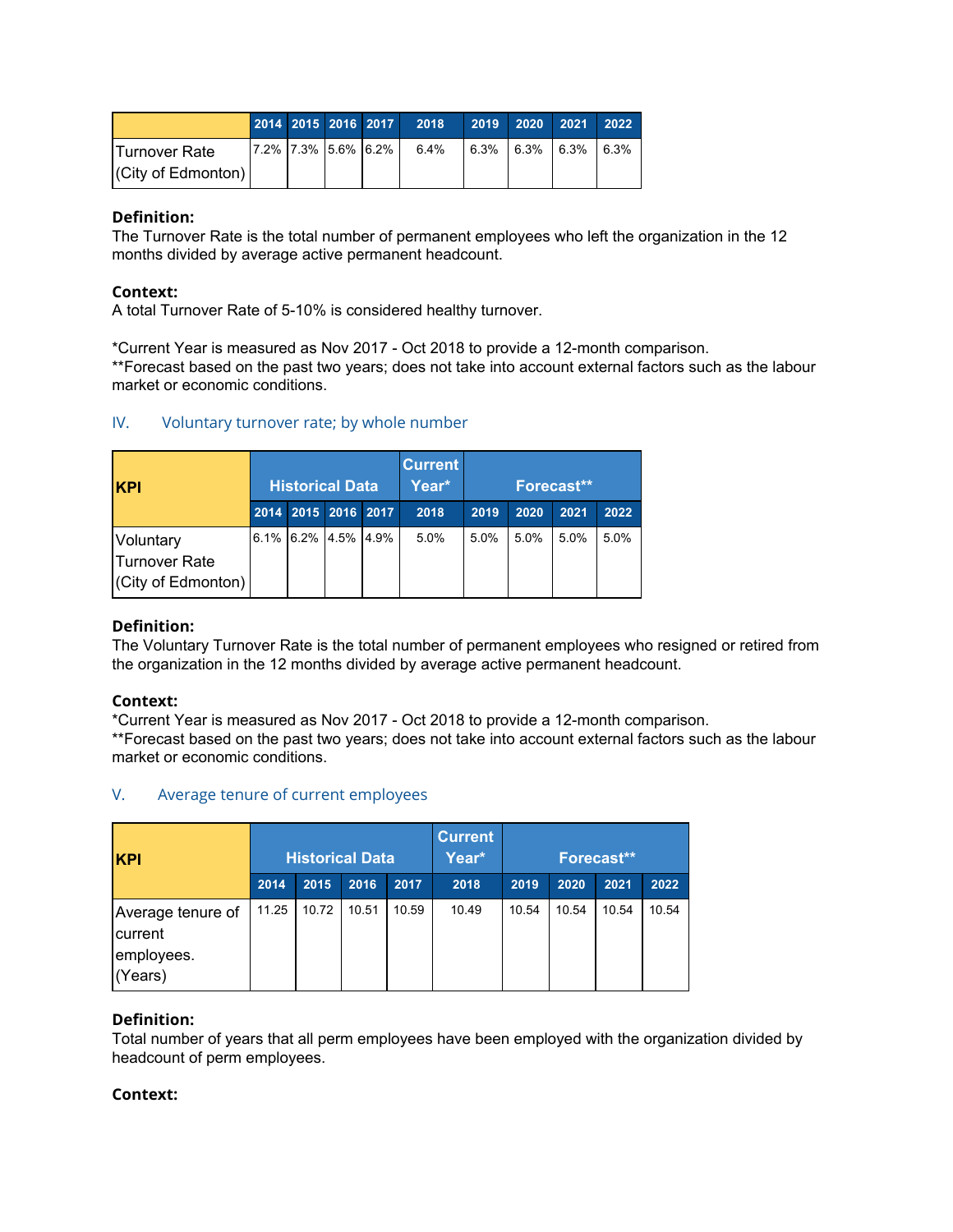The average tenure of employees has remained fairly steady over the past 5 years.

\*Current Year data is measured as of October 27, 2018. All other historical years as of December 31, 2018.

\*\*Forecast based on the past two years does not take into account external factors such as the labour market or economic conditions.

| <b>KPI</b>                                                                 |       | <b>Historical Data</b> |       |       | <b>Current</b><br>Year* | Forecast** |       |       |       |  |
|----------------------------------------------------------------------------|-------|------------------------|-------|-------|-------------------------|------------|-------|-------|-------|--|
|                                                                            | 2014  | 2015                   | 2016  | 2017  | 2018                    | 2019       | 2020  | 2021  | 2022  |  |
| Average tenure of<br>employees who<br>left the<br>organization.<br>(Years) | 11.42 | 11.27                  | 11.10 | 10.76 | 11.49                   | 11.13      | 11.13 | 11.13 | 11.13 |  |

# VI. Average tenure of employees who have left

# **Definition:**

Total number of years that all permanent employees who left employment with the organization divided by headcount of such permanent employees. Includes all permanent employees who left during the time period, voluntary and involuntary turnover.

### **Context:**

The average tenure of those who have left the organization has remained steady during the past five years, fluctuating between 10.76 years and 11.49 years.

\*Current Year is a partial year of data, includes all employees who left from January to October 27, 2018. \*\*Forecast based on the past two years does not take into account external factors such as the labour market or economic conditions.

# VII. Number of employees taking early pension

| <b>KPI</b>                            |      | <b>Historical</b> |      |      | <b>Current</b><br>Year* | <b>Forecast</b> |           |           |         |
|---------------------------------------|------|-------------------|------|------|-------------------------|-----------------|-----------|-----------|---------|
|                                       | 2014 | 2015              | 2016 | 2017 | 2018                    | 2019            | 2020      | 2021      | 2022    |
| Headcount of<br>Regular<br>Retirement | 43   | 55                | 61   | 52   | 65                      | $50 - 70$       | $50 - 70$ | $50 - 70$ | 50-70   |
| Headcount of<br>Early<br>Retirement   | 180  | 194               | 147  | 160  | 154                     | 180-200         | 180-200   | 180-200   | 180-200 |
| Total<br>Retirements                  | 253  | 284               | 238  | 234  | 229                     | 230-270         | 230-270   | 230-270   | 230-270 |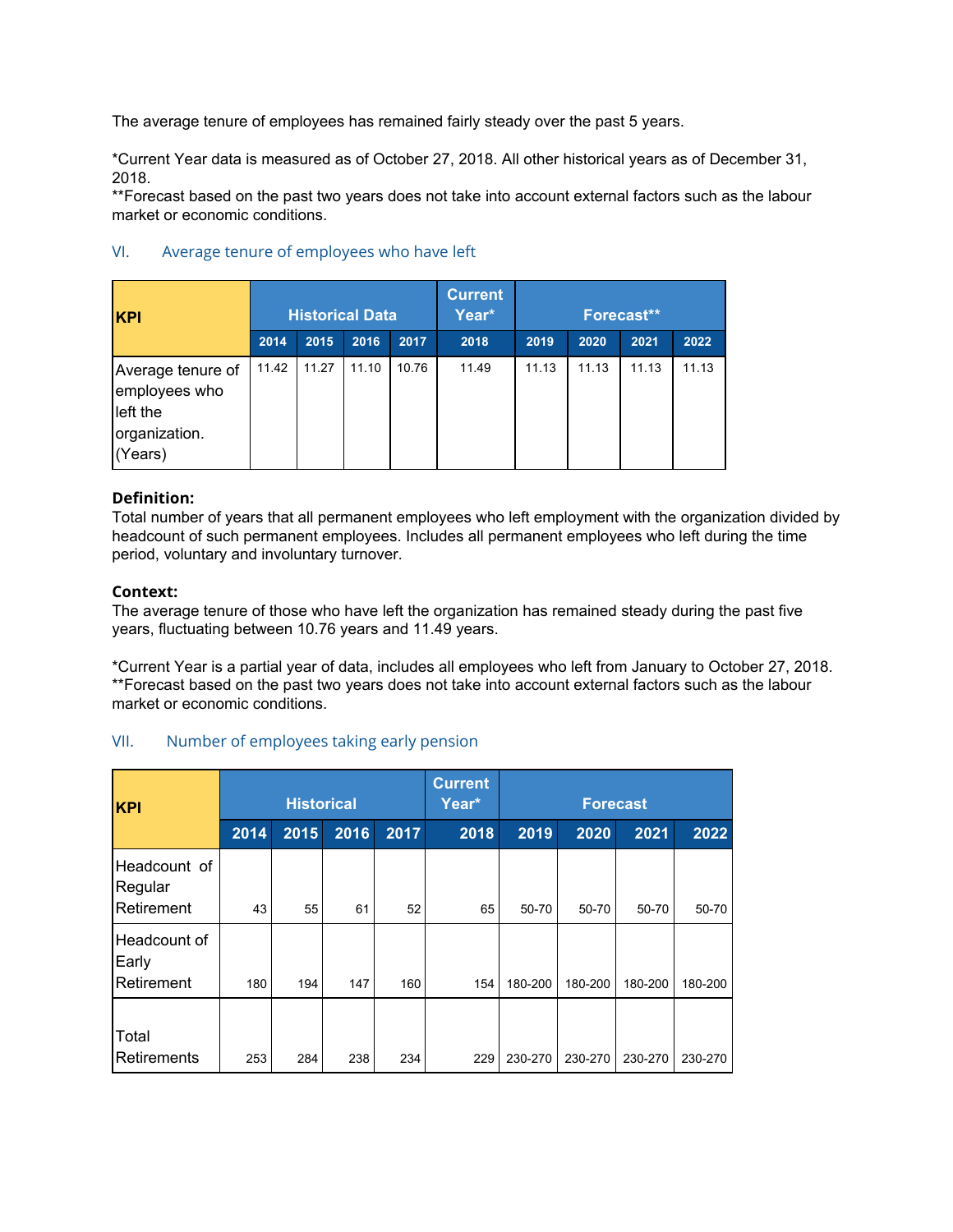Regular Retirement is defined as employees who have reached age 65 prior to retirement; Early retirement occurs prior to reaching age 65. Both may include employees who were on leave at the time they chose to retire.

# **Context:**

Retirement indicates the employee has left employment and is eligible for a pension. It is a personal choice as to when to begin collecting the pension. Neither employees nor Alberta Pension Services are required to inform the City of Edmonton regarding when individuals chose to start taking their pension.

\*Current Year is a partial year measured from January to October 27, 2018. \*\*Forecast is based on the average of 2014-2017

# VIII. Early turnover (employees leaving within 1 year); by whole number

| <b>KPI</b>                                      |       |       | <b>Historical Data</b> |       | <b>Current</b><br>Year* | Forecast** |       |       |       |
|-------------------------------------------------|-------|-------|------------------------|-------|-------------------------|------------|-------|-------|-------|
|                                                 | 2014  | 2015  | 2016                   | 2017  | 2018                    | 2019       | 2020  | 2021  | 2022  |
| 1st Year Turnover<br>Rate<br>(City of Edmonton) | 17.9% | 16.8% | 12.5%                  | 13.9% | 17.8%                   | 16.8%      | 16.8% | 16.8% | 16.8% |

# **Definition:**

The 1st Year Turnover Rate is the number of permanent employees who left for any reason who had less than 1 year of service, as a percentage of all those with less than 1 year of service.

# **Context:**

\*\*Current Year is measured as Nov 2017 - Oct 2018 to provide a 12-month comparison.

\*\*Forecast based on the average of the past two years does not take into account external factors such as the labour market or economic conditions.

# IX. New hire failure rate; by whole number

| <b>KPI</b>                                                     |      |      | <b>Historical Data</b> |      | <b>Current</b><br>Year* | Forecast** |      |      |      |
|----------------------------------------------------------------|------|------|------------------------|------|-------------------------|------------|------|------|------|
|                                                                | 2014 | 2015 | 2016                   | 2017 | 2018                    | 2019       | 2020 | 2021 | 2022 |
| 1st Year<br>Involuntary<br>Turnover Rate<br>(City of Edmonton) | 3.9% | 5.3% | 4.5%                   | 6.2% | 6.7%                    | 6.5%       | 6.6% | 6.5% | 6.5% |

# **Definition:**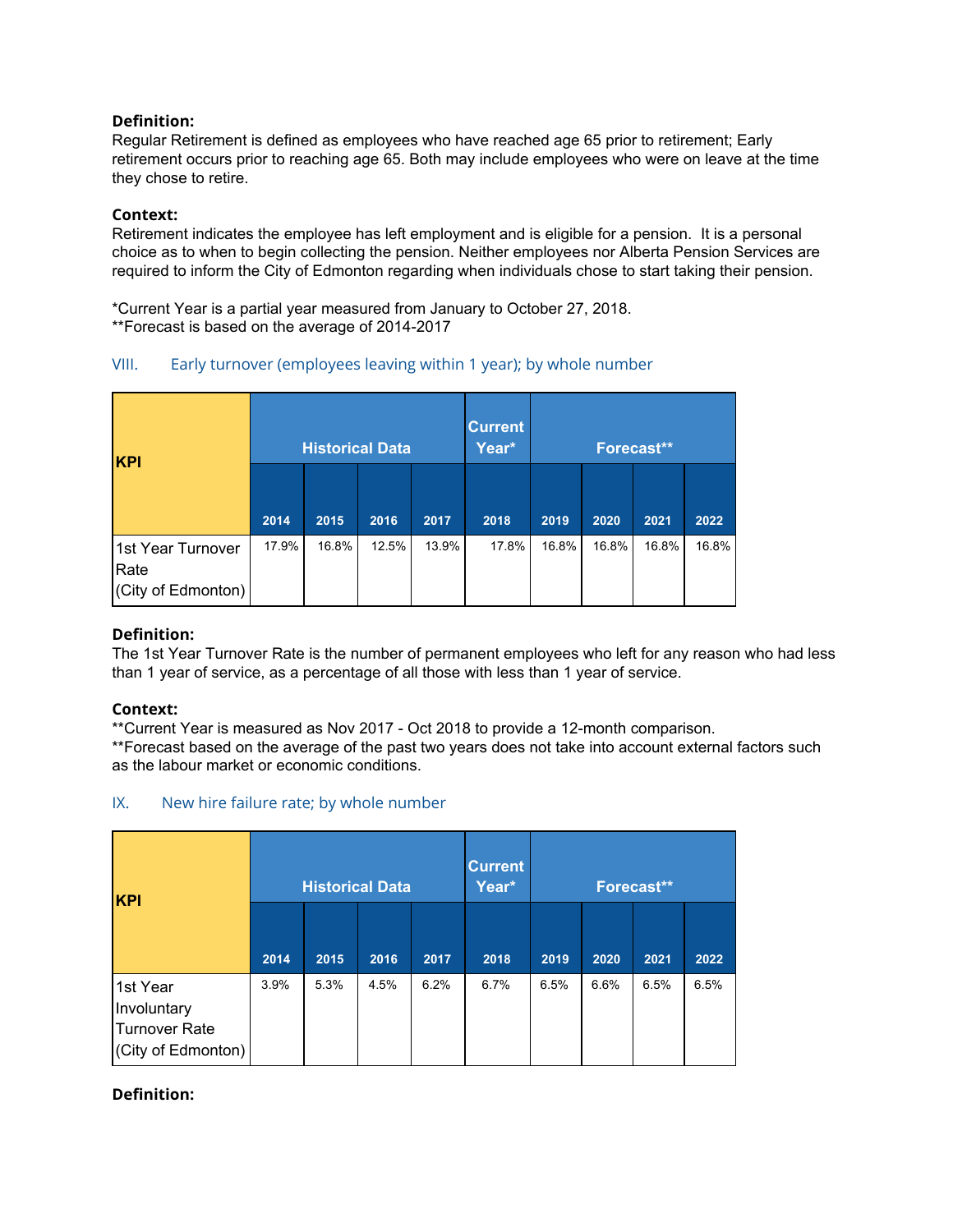The 1st Year Involuntary Turnover Rate is the number of permanent employees who failed probation, were dismissed or died with less than 1 year of service, as a percentage of all those with less than 1 year of service.

# **Context:**

\*Current Year is measured as Nov 2017 - Oct 2018 to provide a 12-month comparison. \*\*Forecast based on the average of the past two years, does not take into account external factors such as the labour market or economic conditions.

# X. Dollars of revenue lost due to position vacancy days

Vacancies should not impact revenue generation; facility operations and the level of service provided to citizens remains consistent. When a vacancy occurs there are several supports available to supervisors to manage workload such as hiring short term temporary support through the 90 day hiring processes, the staff support service which provides short term clerical support or through managed overtime.

| <b>KPI</b>                      |        | <b>Historical Data</b> |        |        | <b>Current</b><br>Year | Forecast** |        |        |        |  |
|---------------------------------|--------|------------------------|--------|--------|------------------------|------------|--------|--------|--------|--|
|                                 | 2014   | 2015                   | 2016   | 2017   | 2018                   | 2019       | 2020   | 2021   | 2022   |  |
| Employees with<br>dependents    | \$2067 | \$2315                 | \$2217 | \$2405 | \$2610                 | \$2809     | \$3037 | \$3283 | \$3546 |  |
| Employees without<br>dependents | \$926  | \$1033                 | \$995  | \$1081 | \$1175                 | \$1267     | \$1371 | \$1483 | \$1603 |  |

# XI. Healthcare costs per employee

**Context:** Benefits are bargained by collective agreement and therefore benefit coverage varies across each. Rate premiums are dependent on benefit coverage and employee determined factors such as dependent coverage. The numbers provided are the average benefit rate/ premium per employee for Major Medical and Dental. Group Life insurance and Health Spending are not included.

The numbers provided are based on assumptions used to calculate the budgeted personnel costs.

# XII. Employee absenteeism; by whole number

| <b>KPI</b>    |       |       | <b>Historical Data</b> |       | <b>Current</b><br>Year* | Forecast** |       |       |       |  |
|---------------|-------|-------|------------------------|-------|-------------------------|------------|-------|-------|-------|--|
|               | 2014  | 2015  | 2016                   | 2017  | 2018                    | 2019       | 2020  | 2021  | 2022  |  |
| Absence Ratio | 14.1% | 13.9% | 13.7%                  | 14.3% | 14.5%                   | 14.4%      | 14.4% | 14.4% | 14.4% |  |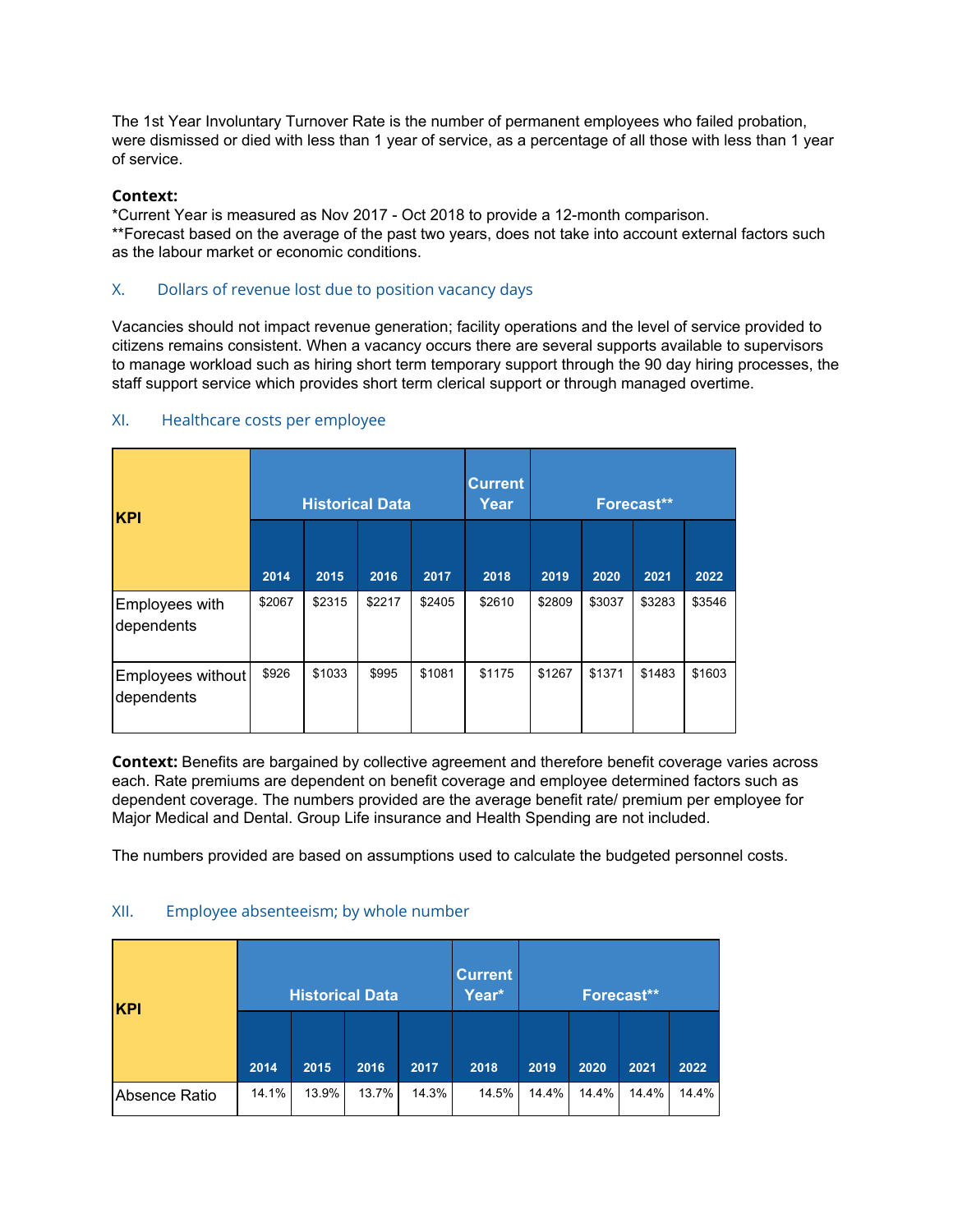Total Absence Hours per Perm FTE is the total number of hours that employees were absent for any reason, including sick and vacation days, during the period, per Permanent FTE.

## **Context:**

This is a productivity-centric metric that allows you to see the total expected work time lost due to absences. Note that because vacation time and other planned absences are included, a proportion of this time away from work is by-design. **The ratio includes both planned and unplanned absences.** This includes a variety of reasons that employees may be absent, such as annual funded leaves, apprenticeship training leaves, bereavement leave, banked overtime used, citizenship court leave, educational leave, leave without pay, limited sick leave, other leave with and without pay, medical and dental appointment, personal family response leave without pay, short-term disability (sick leave with pay), suspension with and without pay, sick time without pay, vacation time, witness and jury duty, and Workers Compensation Board (WCB) absence with and without pay, and WCB medical appointments.

\*2018 is a partial year measured from January to October 27, 2018. \*\*Forecast based on the average of the past two years.

| <b>KPI</b>                           |       | <b>Historical Data</b> |       |       | <b>Current</b><br>Year* | Forecast** |      |      |      |
|--------------------------------------|-------|------------------------|-------|-------|-------------------------|------------|------|------|------|
|                                      | 2014  | 2015                   | 2016  | 2017  | 2018                    | 2019       | 2020 | 2021 | 2022 |
| <b>Sick Hours</b><br>per Perm<br>FTE | 70.05 | 69.3                   | 73.29 | 79.08 | 68.18                   | 76.2       | 76.2 | 76.2 | 76.2 |

### XIII. Employee Short term Sick Leave; by whole number

#### **Definition:**

The average number of sick leave hours taken per Permanent FTE during the time period.

#### **Context:**

The Sick Hours per Perm FTE is lower for the Current Year compared to previous years in part due to only having 10 months of sick time to measure compared to a full 12 months in the previous years.

\*2018 is a partial year measured from January to October 27, 2018. \*\*Forecast based on the average of the past two full years of data (2016 and 2017).

### XIV. Employee Long Term Sick Leave; by whole number

| <b>KPI</b> | <b>Historical Data</b> |      |      |      | <b>Current</b><br>Year* | Forecast** |      |      |      |
|------------|------------------------|------|------|------|-------------------------|------------|------|------|------|
|            | 2014                   | 2015 | 2016 | 2017 | 2018                    | 2019       | 2020 | 2021 | 2022 |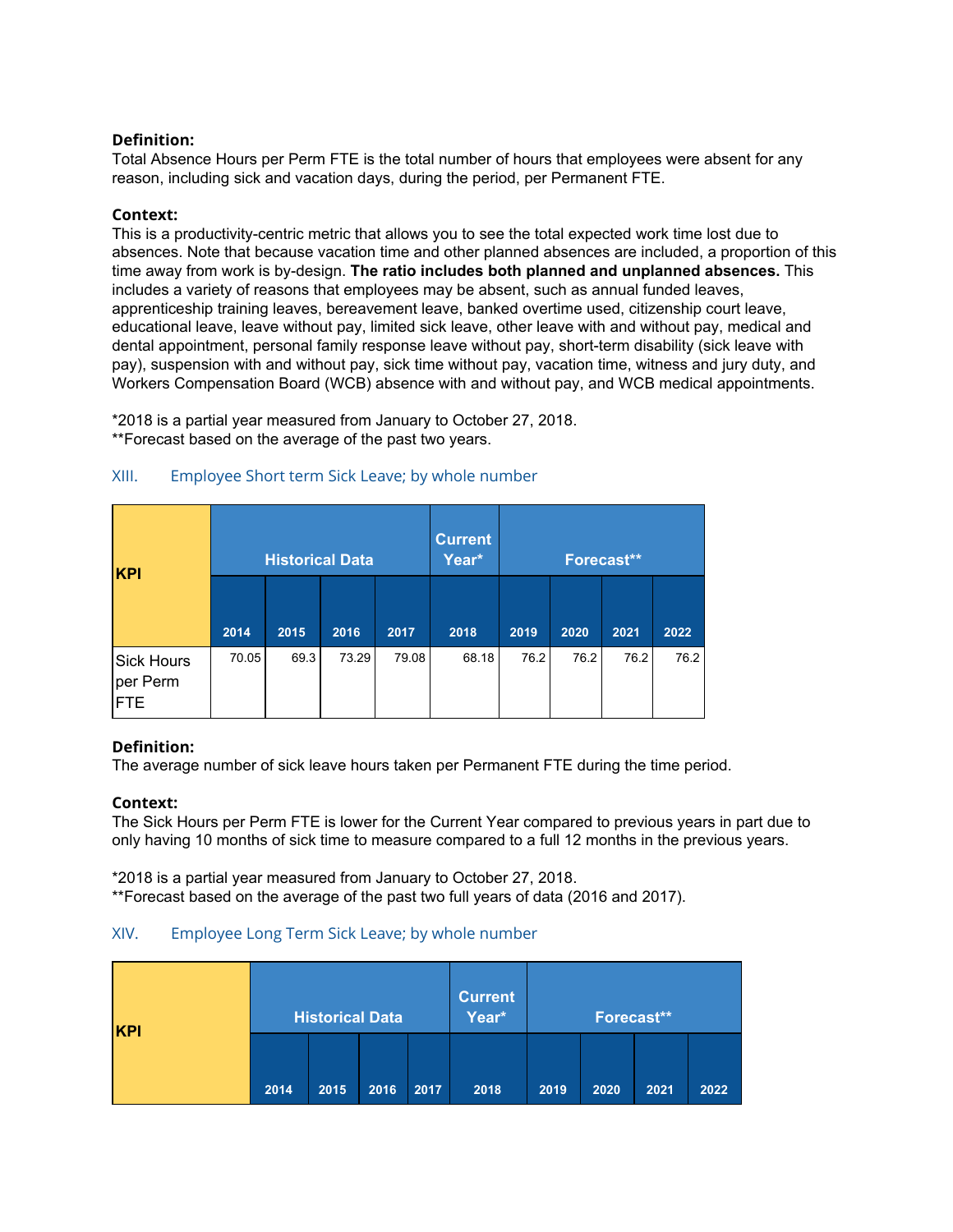| $\sharp$ of New LTD | 117 | 150 | 157 | 203 <sub>1</sub> | 98 | 157 | 157 | 157 | 157 |
|---------------------|-----|-----|-----|------------------|----|-----|-----|-----|-----|
| cases by Year       |     |     |     |                  |    |     |     |     |     |
| (Headcount)         |     |     |     |                  |    |     |     |     |     |

The total number of new Long-Term Disability cases opened in the year.

### **Context:**

The Long-Term Disability count is lower for the Current Year compared to previous years in part due to only having 10 months of time to measure compared to the full 12 months of the previous years. \*2018 is a partial year measured from January to November 16, 2018.

\*\*Forecast based on the average of the past four full years of data (2014-2017).

# XV. Lateral employee changes; by whole number

| <b>KPI</b>                                                     |       |       | <b>Historical Data</b> |       | <b>Current</b><br>Year* |       |       | Forecast** |       |
|----------------------------------------------------------------|-------|-------|------------------------|-------|-------------------------|-------|-------|------------|-------|
|                                                                | 2014  | 2015  | 2016                   | 2017  | 2018                    | 2019  | 2020  | 2021       | 2022  |
| <b>Lateral Move</b><br>Events Rate<br>(Permanent<br>Employees) | 6.20% | 6.30% | 4.50%                  | 5.40% | 6.10%                   | 5.75% | 5.75% | 5.75%      | 5.75% |

# **Definition:**

The number of lateral moves by permanent employees within the organization during the time period as a percentage of average headcount. Only includes lateral movements due to a recruitment competition. Does not include lateral moves that may occur as part of reorganization.

#### **Context:**

The percentage of lateral moves is lower for the Current Year compared to previous years in part due to only having movements to measure for 10 months compared to the full 12 months of the previous years.

\*2018 is a partial year, measured from January to October 27, 2018. \*\*Forecast based on the average of the past two years.

# XVI. Timesheet/scheduling match

Each operational area manages employee schedules. There is currently no central source of information that allows us to compare scheduled work to actual time worked. Two indicators of variances to schedules are the use of sick time and unscheduled overtime. When managed effectively, overtime is a legitimate tool utilized to address work such as emergencies and peaks in work volumes. The Administration maintains a sustained focus on overtime management through regular oversight reporting in this area. In addition to the fiscal reasons for properly managing overtime, excessive overtime hours worked are monitored at the individual employee level to manage the associated health and safety risks.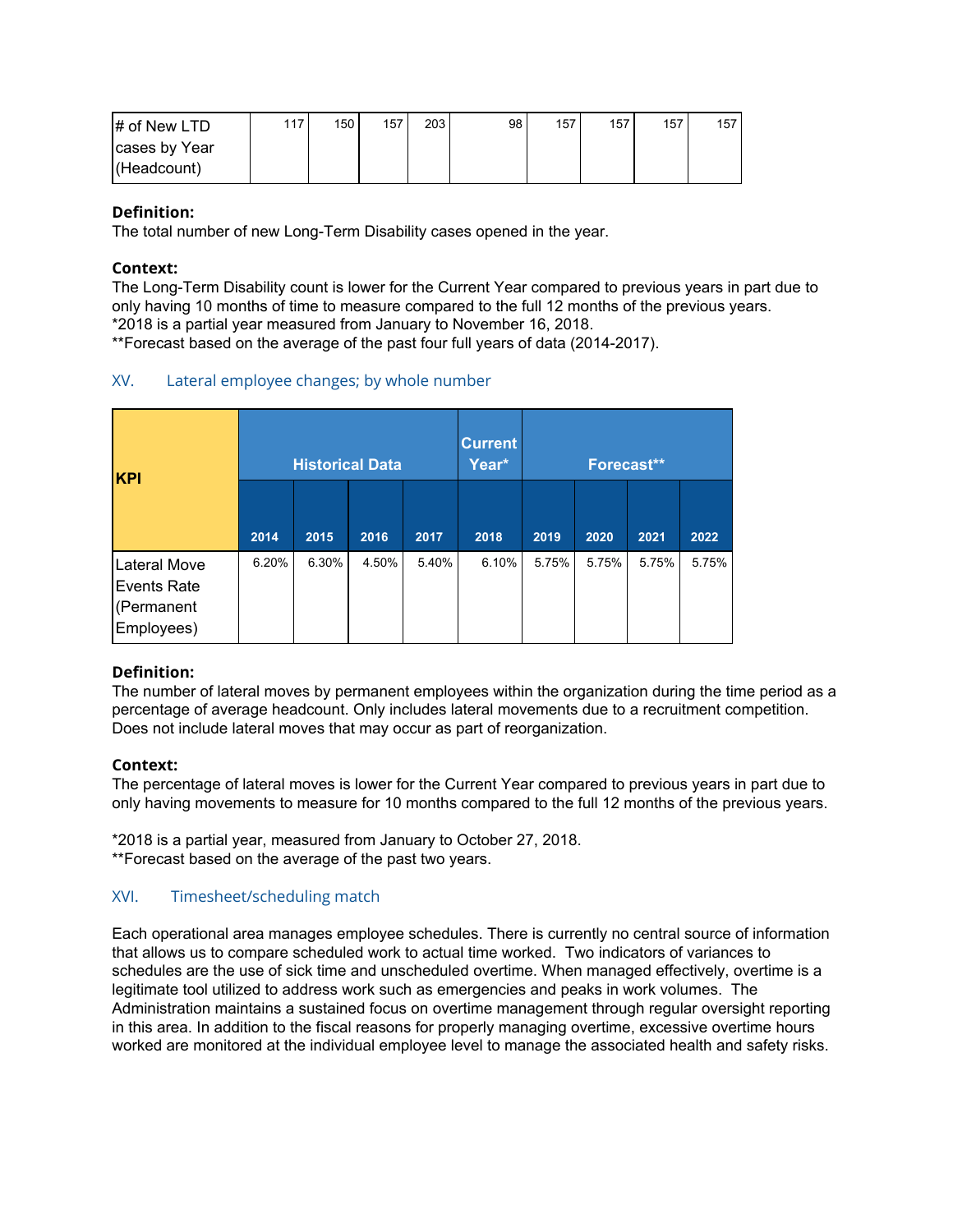| <b>KPI</b>                                  |       | <b>Historical Data</b> |       |       | <b>Current</b><br>Year* | Forecast** |       |       |       |
|---------------------------------------------|-------|------------------------|-------|-------|-------------------------|------------|-------|-------|-------|
|                                             | 2014  | 2015                   | 2016  | 2017  | 2018                    | 2019       | 2020  | 2021  | 2022  |
| <b>Sick Hours</b><br>per Perm<br><b>FTE</b> | 70.05 | 69.3                   | 73.29 | 79.08 | 68.18                   | 76.2       | 76.2  | 76.2  | 76.2  |
| Overtime<br>Hours per<br><b>FTE</b>         | 35.34 | 34.84                  | 23.55 | 27.91 | 23.99                   | 25.73      | 25.73 | 25.73 | 25.73 |

The average number of sick leave hours taken per Permanent FTE during the time period. The average number of overtime hours taken per FTE during the time period.

Overtime Hours per FTE includes all overtime incurred during the time period. It may be banked to be paid or taken in lieu at a later time. Excludes overtime paid out for Emergency Response (such as the Slave Lake fire).

### **Context:**

The Hours per Perm FTE is lower for the Current Year compared to previous years in part due to only having 10 months to measure compared to a full 12 months in the previous years.

\*2018 is a partial year measured from January to October 27, 2018.

\*\*Forecast based on the average of the past two full years of data (2016 and 2017).

# XVII. Overtime cost per employee - REVISED

| <b>KPI</b>                          |        | <b>Historical Data</b> |        |        | <b>Current</b><br>Year* | Forecast** |        |        |        |  |
|-------------------------------------|--------|------------------------|--------|--------|-------------------------|------------|--------|--------|--------|--|
|                                     | 2014   | 2015                   | 2016   | 2017   | 2018                    | 2019       | 2020   | 2021   | 2022   |  |
| Overtime<br>Cost per<br><b>IFTE</b> | \$3131 | \$2828                 | \$2904 | \$2271 | \$1796                  | \$2423     | \$2365 | \$2391 | \$2400 |  |

# **Definition:**

Overtime Costs per FTE is the total actual cost of overtime divided by the total FTE.

#### **Context:**

Includes all overtime paid out during the time period, including overtime as part of emergency response, such as the Slave Lake Fire.

When managed effectively, overtime is a legitimate tool utilized to address work such as emergencies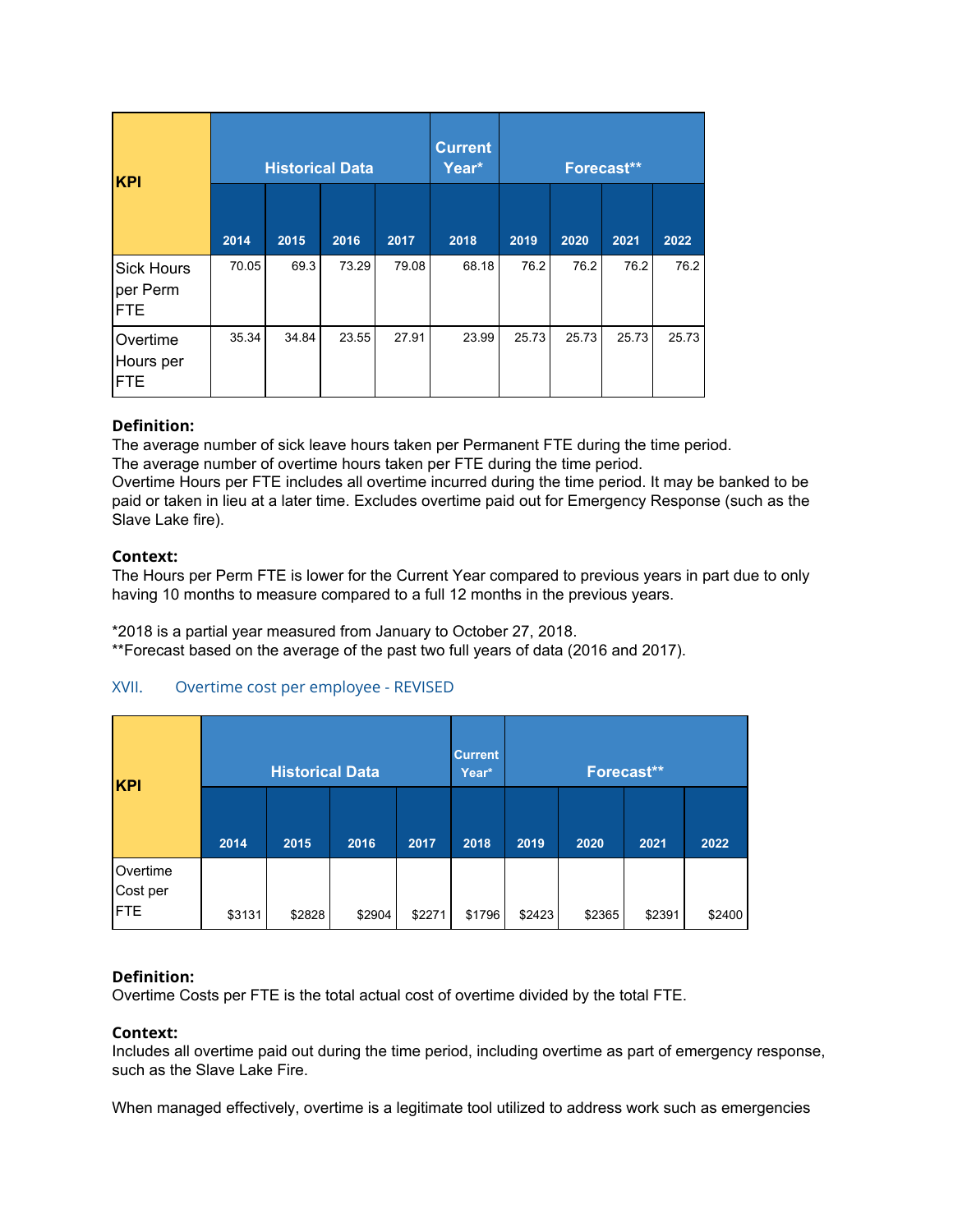and peaks in work volumes. The Administration maintains a sustained focus on overtime management through regular oversight reporting in this area. In addition to the fiscal reasons for properly managing overtime, excessive overtime hours worked are monitored at the individual employee level to manage the associated health and safety risks.

\*2018 is a partial year, actual overtime as reported in SAP as of October 31, 2018. Overtime per FTE will increase as overtime is used in November and December.

\*\*Forecasted Overtime Costs are based on budgeted overtime costs.

\*\*\*Overtime Actuals and Budget excludes Police, Library and Boards and Authorities.

| XVIII. |  |  |  | Average time until promotion |
|--------|--|--|--|------------------------------|
|--------|--|--|--|------------------------------|

| <b>KPI</b>                                    |      | <b>Historical Data</b> |      |      | <b>Current</b><br>Year* | Forecast**   |              |              |              |  |
|-----------------------------------------------|------|------------------------|------|------|-------------------------|--------------|--------------|--------------|--------------|--|
|                                               | 2014 | 2015                   | 2016 | 2017 | 2018                    | 2019         | 2020         | 2021         | 2022         |  |
| Time since<br>promotion<br>(Perm) in<br>Years | 5.78 | 5.89                   | 6.10 | 6.48 | 6.70                    | $5.75 - 6.5$ | $5.75 - 6.5$ | $5.75 - 6.5$ | $5.75 - 6.5$ |  |

# **Definition:**

Time since promotion is the average length of time that has passed since last promotion for Permanent employees. This is calculated at the end of the time period. This calculation only includes employees who have a promotion event recorded at some point in time. Employees who have never been promoted are not included in this calculation.

#### **Context:**

\*2018 data is as of October 27, 2018.

\*\*Forecast based on the average of the past five years of data (2014-2018).

# XIX. Number of internal applicants applying for promotion; by whole number

| <b>KPI</b>                         |        | <b>Historical Data</b> |        |        | <b>Current</b><br>Year* | <b>Forecast**</b> |        |        |        |
|------------------------------------|--------|------------------------|--------|--------|-------------------------|-------------------|--------|--------|--------|
|                                    | 2014   | 2015                   | 2016   | 2017   | 2018                    | 2019              | 2020   | 2021   | 2022   |
| Internal<br><b>Applicant Ratio</b> | 10.2%  | $9.0\%$                | 8.9%   | 9.9%   | 10.6%                   | 10.3%             | 10.3%  | 10.3%  | 10.3%  |
| # of Internal<br>Applicants        | 13,625 | 16,345                 | 17,905 | 16,730 | 13,521                  | 16,000            | 16,000 | 16,000 | 16,000 |

# **Definition:**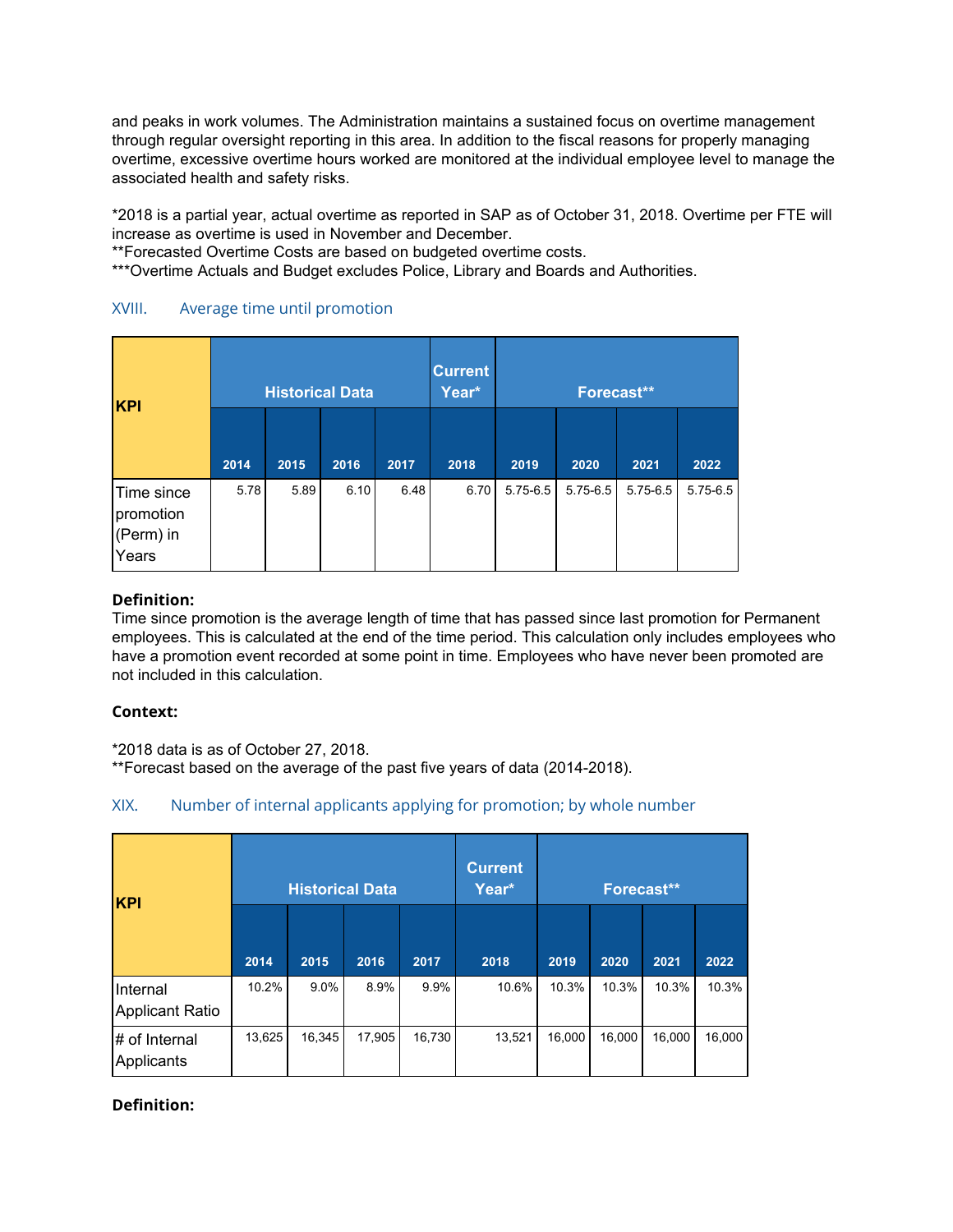Internal Applicant Ratio is the number of Internal Applicants divided by Total Number of Applicants.

The Number of Internal Applicants is based on the actual submissions completed using the City of Edmonton's Internal Career Site.

## **Context:**

Requisitions for bulk hiring processes, such as Seasonal, Firefighter, and Transit Operator positions are excluded from this calculation.

\*2018 is a partial year based on all applications submitted between January to November 16, 2018. Applications are counted in the time period in which the application was completed, independent from when the requisition was first sourced.

\*\*Forecast of Internal Applicant Ratio based on the average of the past two years. Forecast of the Number of Internal Applicants is a rough estimate based on total applicants.

| <b>KPI</b>                      |        |        | <b>Historical Data</b> |        | <b>Curren</b><br>t Year* | <b>Forecast</b> |       |       |       |  |
|---------------------------------|--------|--------|------------------------|--------|--------------------------|-----------------|-------|-------|-------|--|
|                                 | 2014   | 2015   | 2016                   | 2017   | 2018                     | 2019            | 2020  | 2021  | 2022  |  |
| <b>Accepted Offers</b><br>Ratio | 99.95% | 99.08% | 99.32%                 | 99.13% | 98.40%                   | 98.8%           | 98.8% | 98.8% | 98.8% |  |

### XX. Offer acceptance ratio

# **Definition:**

Accepted Offers Ratio is calculated as the number of written offers accepted divided by the Total Number of Offers extended in a given time period.

# **Context:**

Requisitions for bulk hiring processes, such as Seasonal, Firefighter, and Transit Operator positions are excluded from this calculation. All requisitions, (closed or still open), with Total Number of Offers greater than zero  $(> 0)$  are counted.

All offers are verbally extended prior to the written offer creation.

\*2018 is a partial year measured from January to November 16, 2018.

# XXI. Cost per hire

| <b>KPI</b>                    |         | <b>Historical Data</b> |         |         | <b>Current</b><br>Year* | <b>**Forecast</b> |         |         |         |  |
|-------------------------------|---------|------------------------|---------|---------|-------------------------|-------------------|---------|---------|---------|--|
|                               | 2014    | 2015                   | 2016    | 2017    | 2018                    | 2019              | 2020    | 2021    | 2022    |  |
| Cost Per<br>Permanent<br>Hire | \$2,631 | \$2,718                | \$3,005 | \$3,581 | \$3,423                 | \$2,937           | \$3,000 | \$3,049 | \$3,049 |  |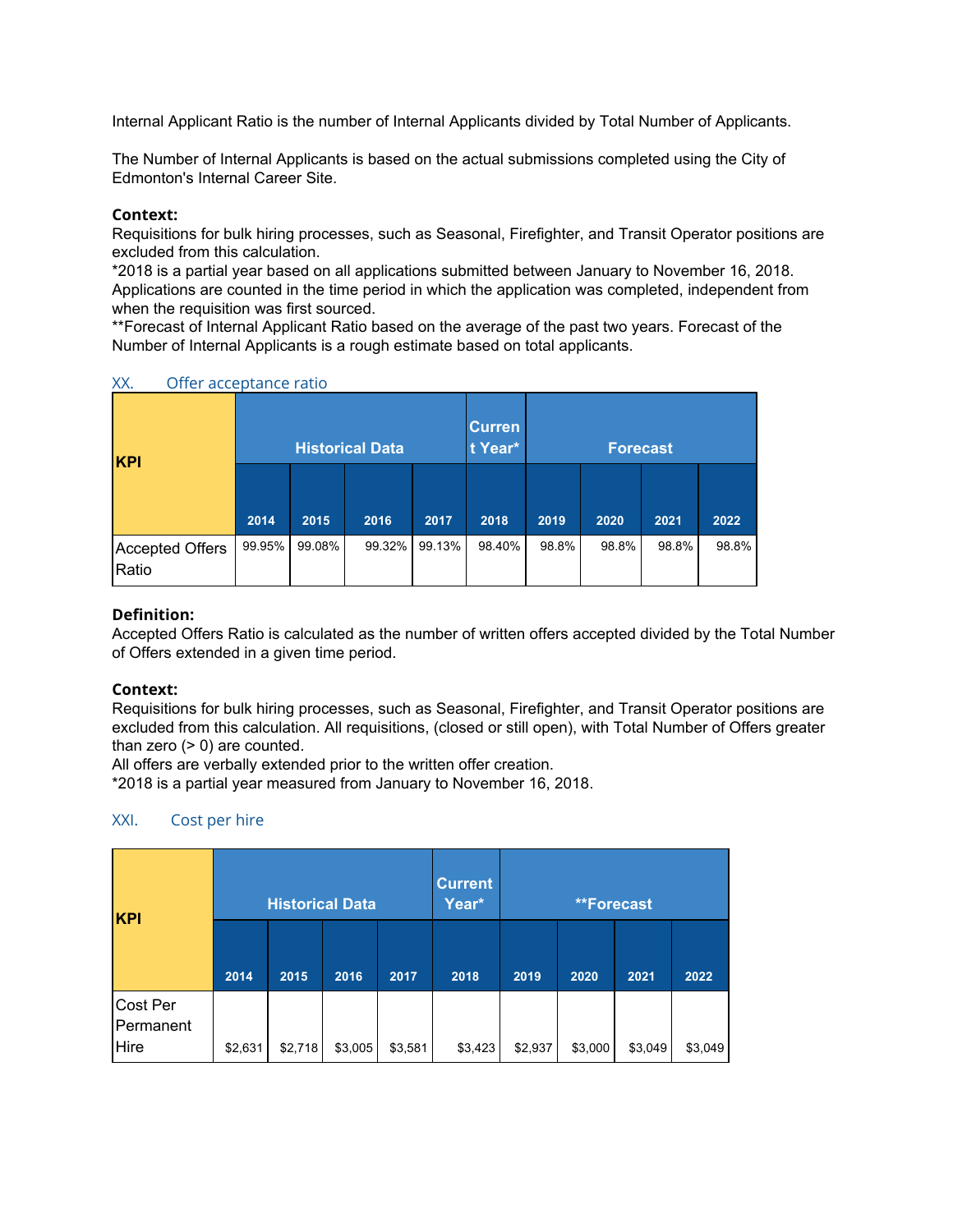Cost per Permanent Hire is calculated as the total internal costs and external costs for recruitment divided by the number of permanent hires. Internal costs include salary costs of the Recruitment team and hiring managers. External costs include advertising, online job board fees and annual licensing fees for the recruitment and onboarding system.

# **Context:**

\*2018 is a partial year measured from January to November 16, 2018. The total number of permanent hires will increase between November 16th and year end, thus reducing the costs per permanent hire for 2018.

\*\*Forecast of the number of permanent hires is based on an average number of permanent hires during the past two full years (2016-2017). The forecast of recruitment costs is based on the corporate recruitment costs as per the 2019-2022 budget.

| <b>KPI</b>          |      | <b>Historical Data</b> |      |      | <b>Current</b><br>Year* | Forecast** |      |           |      |
|---------------------|------|------------------------|------|------|-------------------------|------------|------|-----------|------|
|                     | 2014 | 2015                   | 2016 | 2017 | 2018                    | 2019       | 2020 | 2021      | 2022 |
| Time to Fill (Days) | 50.9 | 48.8                   | 49.8 | 50.5 | 48.8                    | 49.8       | 49.8 | 49.8 49.8 |      |

# XXII. Average time to hire

# **Definition:**

Time to Fill is calculated as the average number of days from when a requisition is posted (first sourcing date) to when an offer is extended (latest offer date).

# **Context:**

Requisitions for bulk hiring processes, such as Seasonal, Firefighter, and Transit Operator positions are excluded from this calculation. This metric uses a 12-month trailing average to minimize the effects of seasonality.

\*\*Current Year is measured as Nov 2017 - Oct 2018 to provide a 12-month comparison.

\*\*Forecast based on an average of the past five years (2014-2018).

# XXIII. Training spent per employee - REVISED

| <b>KPI</b>                     | <b>Historical Data</b> |       |       |       | <b>Current</b><br>Year* | Forecast** |       |                     |       |
|--------------------------------|------------------------|-------|-------|-------|-------------------------|------------|-------|---------------------|-------|
|                                | 2014                   | 2015  | 2016  | 2017  | 2018                    |            |       | 2019 2020 2021 2022 |       |
| Training Costs per<br>Employee | \$400                  | \$378 | \$316 | \$324 | \$291                   | \$308      | \$306 | \$303               | \$301 |

# **Definition:**

Total internal and external actual training costs as identified by cost element in SAP divided by the total employee headcount. Excludes Police, Library and Boards and Authorities.